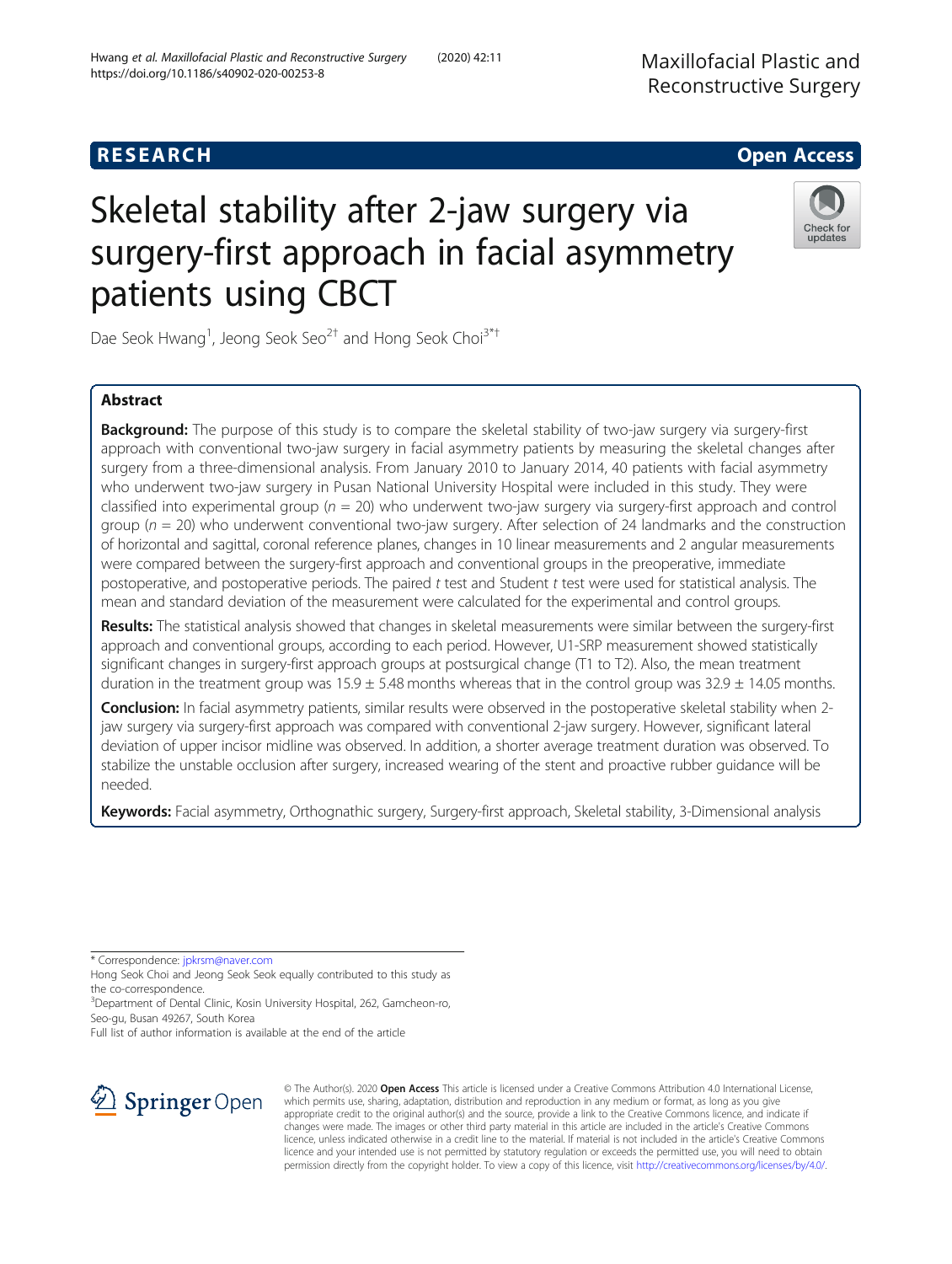### Introduction

Facial symmetry is consistent with the sizes and shapes of the left and right sides of the face [\[1](#page-6-0)]. It is a necessary element of the human face, and asymmetric faces are generally considered non-appealing and dissonant [\[2](#page-6-0)]. As first observed by a Greek artist, facial asymmetry can have negative effects on facial harmony and beauty [\[3](#page-6-0)]. In previous studies, among patients with dentofacial deformity, 34% were reported to have had facial asymmetry in the USA [\[4](#page-7-0)], and 25% in Hong Kong [[5](#page-7-0)], and especially in groups with skeletal class III, 42.3% in South Korea  $[6]$  $[6]$  and 40% in the USA  $[4, 7]$  $[4, 7]$  $[4, 7]$  $[4, 7]$ . The number of facial asymmetric patients is increasing, and the degree of asymmetry becomes more complex with time. Therefore, a more accurate diagnosis and treatment planning are needed [\[8](#page-7-0)].

In most cases, the existence and degree of facial asymmetry can be diagnosed based on a frontal cephalogram [[9\]](#page-7-0). Displacement of the mentum is a common form of facial asymmetry that occurs due to the difference between the lengths of the left and right mandibular bodies. Identifying such structural issues is important in establishing a treatment plan, but frontal cephalograms do not provide sufficient information for identifying the source of asymmetry or determining an appropriate treatment plan. Two-dimensional analysis has limitations: a 3D structure is projected on a 2D cross-section, which may cause image distortion and an error in the enlargement ratio [[10](#page-7-0)]. The development of 3D computed tomography has significantly reduced such errors and has facilitated a 3D under-standing of the structure [[11](#page-7-0)].

Orthognathic surgery traditionally consists of preoperative orthodontic treatment, orthognathic surgery, and postoperative orthodontic treatment. The need for preoperative orthodontic treatment is based on the fact that the position of the jaws can be limited by the inadequate tooth arrangement at the time of surgery. A disadvantage of preoperative orthodontic treatment is its long duration of 7–47 months, which increases the chances of developing dental caries, gingival recession, and root resorption [[12](#page-7-0), [13](#page-7-0)]. In 1991, Brachvogel et al. [[14\]](#page-7-0) proposed a surgery-first approach to overcome such disadvantage. He argued that the surrounding normalized soft tissues after the surgery in such approach facilitate the orthodontic movement of the teeth and reduce the overall treatment duration. In 2010, Liao et al. [[15](#page-7-0)] reported no difference in stability when the surgery-first approach was implemented in skeletal class III and open-bite patients. In 2010, however, Baek et al. [[16](#page-7-0)] reported that the successful implementation of the surgery-first approach requires extensive clinical experience for the accurate assessment of skeletal disharmony and the correct prediction of the treatment outcome, and that the instability of postoperative occlusion leads to skeletal instability and difficulties in postoperative orthodontic treatment. In 2010, Choi et al. [[17](#page-7-0)] reported that results similar to those of the traditional method can be obtained in a dental model of the surgery-first approach using preoperative simulation. In 2011, Ko et al. [\[18](#page-7-0)] reported no significant difference in skeletal correction, postoperative regression, and treatment duration when the surgery-first approach was implemented in class III malocclusion patients. In 2014, Hernández-Alfaro et al. [\[19](#page-7-0)] reported that the surgery-first approach significantly reduced the treatment duration and achieved a high level of patient satisfaction, but that it required careful patient selection, accurate treatment planning, and active interaction with the orthodontist. As such, various studies have reported contradictory results pertaining to orthognathic surgery through the surgery-first approach in class III malocclusion patients.

As opposed to traditional preoperative orthodontic treatment, it is easy to move the teeth by shortening the entire treatment period by performing the surgery first and by performing orthodontic treatment under improved postoperative musculoskeletal relationship. In addition to reducing the duration of orthodontic treatment, it is also caused by postoperative bone metabolism. Several studies have reported rapid bone response after surgery as a result of RAP (regional acceleratory phenomenon) [[20,](#page-7-0) [21\]](#page-7-0).

There are few reports related to the use of orthognathic surgery in facial asymmetry patients due to the difficulty of predicting the outcome of the treatment and of setting up the final occlusion of the maxillary and mandibular molars. In this study, orthognathic surgery was performed through the surgery-first approach. In addition, the skeletal stability values were compared by measuring the skeletal changes before and after surgery using the 3D computed tomography findings.

The purpose of this study is to compare skeletal stability of two-jaw surgery via surgery-first approach with conventional two-jaw surgery in facial asymmetry patients by measuring the skeletal changes after surgery from three-dimensional analysis.

#### Patients and methods Patients

The study involved patients with at least 3-mm occlusal canting due to the preoperative difference between the vertical dimensions of the left and right maxilla among the patients who had been diagnosed with facial asymmetry at the Oral and Maxillofacial Surgery Department of Pusan National University Hospital between January 2010 and January 2014 and who had completed orthodontic treatment after undergoing orthognathic surgery. Occlusal canting criterion mentioned above was defined as the difference in the vertical distance from the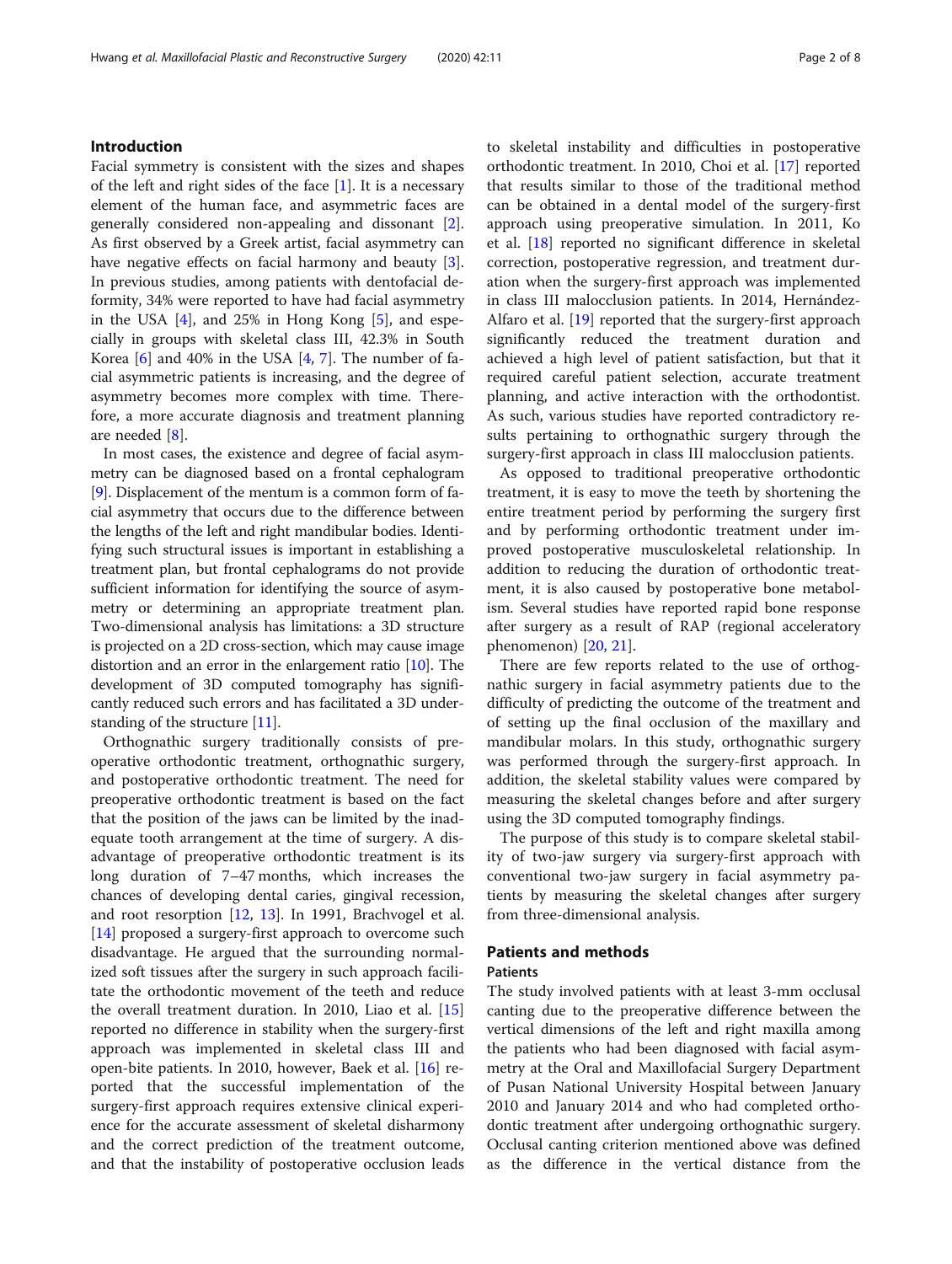mesiobuccal cusp of the each maxillary first molar to the horizontal reference plane. Of these, 20 subjects on whom the surgery-first approach was implemented were randomly placed in the treatment group whereas 20 subjects on whom the surgery-first approach was not implemented were randomly placed in the control group. The patients with maxillary premolar extraction, cleft lip and palate, and other craniofacial syndromes or TMJ disorders were excluded. All the patients underwent Le Fort I osteotomy, ascending mandibular sagittal split osteotomy, and orthognathic surgery using rigid fixation by the same surgeon. For the surgical occlusion, the anteroposterior position was set to the class I key. The increase in vertical height due to the premature interference of the second molar or premolar was also addressed in the operation. For this, the amount of forward movement of the mandibular first molar around the mandibular condyle was considered. Vertical overlying in the anterior was determined based on the facial form, the positions of the anterior maxilla, the curve of speed of the mandibular dentition, and the degree of crowding. After a 3 day postoperative intermaxillary fixing, mouth opening exercise was performed. A surgical stent was used for approximately 4–6 weeks and was adjusted every week considering the movement of the teeth.

#### Methods

Using dental cone-beam CT (DCT pro, Vatech, Seoul, South Korea), the images of the facial form of the patients were obtained before surgery (T0), immediately after surgery (T1), and 6 months after surgery (T2). The DCT images obtained from the patients were converted to the DICOM format, were reconstructed into a 3D image using OnDemand (Cybermed, Seoul, South Korea), and were then measured. The horizontal and sagittal planes were used as references whereas the plane that was perpendicular to these two planes was used as the coronal reference (Tables  $1$  and  $2$ ). For the analysis of the skeletal stability, a total of 12 measurements were made, including the four categories of maxillary measurements (A-SRP, U1-SRP, R maxillary height, and L maxillary height) and the eight categories of mandibular measurements (Me-SRP, Pog-CP, R body height, L body

|  | Table 1 Reference planes |  |
|--|--------------------------|--|
|--|--------------------------|--|

| Reference planes                    |                                                                              |
|-------------------------------------|------------------------------------------------------------------------------|
| HRP (horizontal<br>reference plane) | The plane constructed by connecting both<br>sides of Or and Po <sub>Rt</sub> |
| SRP (sagittal reference<br>plane)   | Perpendicular to HRP passing through Na and<br>Bа                            |
| CP (coronal plane)                  | Perpendicular to both the HRP and SRP                                        |
| MP (mandibular plane)               | The plane constructed by Me and both sides<br>of Aa                          |

|  |  |  | Table 2 Reference points |  |
|--|--|--|--------------------------|--|
|--|--|--|--------------------------|--|

| Reference points                                       |                                                            |
|--------------------------------------------------------|------------------------------------------------------------|
| Na(Nasion)                                             | Most anterior point of the frontonasal suture              |
| U1                                                     | Contact point of maxillary central incisors                |
| Α                                                      | Most posterior point on curve between ANS<br>and prosthion |
| Pog(Pogonion)                                          | Most anterior midpoint of symphysis of<br>mandible         |
| Me(Menton)                                             | Most inferior point on the symphysis outline               |
| Ba(Basion)                                             | Most anterior, inferior point of foramen<br>magnum         |
| Or <sub>Rt</sub> (Orbitale Rt.)                        | Most inferior point of the Rt. orbital rim                 |
| $Or_{1-t}$ (Orbitale Lt.)                              | Most inferior point of the Lt. orbital rim                 |
| $Po_{Rt}$ (Porion Rt.)                                 | Most superior point of the Rt. external<br>auditory meatus |
| $Po_{1t}$ (Porion Lt.)                                 | Most superior point of the Lt. external<br>auditory meatus |
| Cd <sub>supRt.</sub> (Condylion<br>Superior Rt.)       | Most superior point of Rt. condyle head                    |
| Cd <sub>supLt</sub> .(Condylion<br>Superior Lt.)       | Most superior point of Lt. condyle head                    |
| Cd <sub>latRt</sub> (Condylion<br>Lateral Rt.)         | Most lateral point of Rt. condyle head                     |
| Cd <sub>latLt</sub> (Condylion<br>Lateral Lt.)         | Most lateral point of Lt. condyle head                     |
| Go <sub>latRt</sub> (Gonion Lateral<br>Rt.)            | Most lateral point of Rt. gonion area                      |
| Go <sub>latl t</sub> (Gonion Lateral<br>$\lfloor$ t.)  | Most lateral point of Lt. gonion area                      |
| Go <sub>infRt</sub> (Gonion Inferior<br>Rt.)           | Most inferior point of Rt. gonion area                     |
| Go <sub>infl t</sub> (Gonion Inferior<br>$\lfloor$ t.) | Most inferior point of Lt. gonion area                     |
| $Ag_{Rt}$ (Antegonion Rt.)                             | Deepest point of Rt. antegonial notch of<br>mandible       |
| Ag <sub>Lt</sub> (Antegonion Lt.)                      | Deepest point of Lt. antegonial notch of<br>mandible       |
| $UGCP_{Rt}$                                            | The mesiobuccal cusp of the Rt. maxillary first<br>molar   |
| U6CP <sub>Lt</sub>                                     | The mesiobuccal cusp of the Lt. maxillary first<br>molar   |
| L3CP <sub>Rt</sub>                                     | The cuspal tip of the Rt. mandibular canine                |
| L3CP <sub>Lt.</sub>                                    | The cuspal tip of the Lt. mandibular canine                |

height, R ramus length, L ramus length, R frontal ramal inclination, and L frontal ramal inclination) (Table [3\)](#page-3-0).

This study was a retrospective study using the patients' medical records and radiographic materials with the approval of the Pusan National University Hospital Clinical Trial Review Committee (IRB No. PNUH-2015-017).

#### Operation

One week before the orthognathic surgery, an orthodontic device was attached to start the orthodontic treatment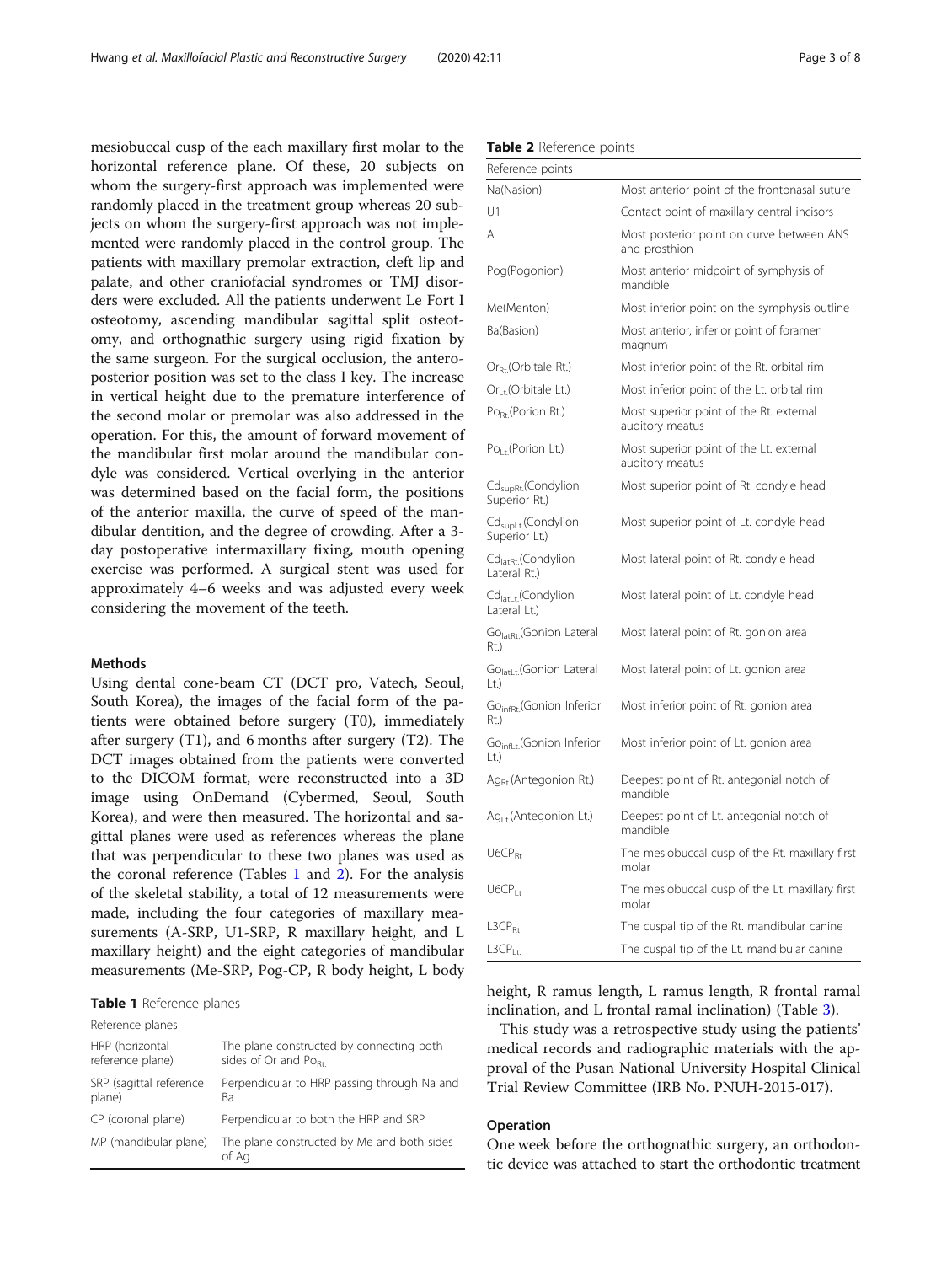and a model for the preparation of a stent for surgery was prepared. In surgery, after nasotracheal intubation, local anesthesia was performed with lidocaine containing 1:100, 000 epinephrine in the mucobuccal fold of the maxilla and mandible. The procedure of Le Fort I osteotomy involved a general maxillary vestibular incision from the midline to the second molar, followed by tissue detachment and subperiosteal dissection to expose the orbital ridge downward and malar prominence while preserving the orbital nerve. After elevating the mucosal periosteum and nasal mucosa, the osteotomy line was created by using a pencil. Osteotomy was performed by using a reciprocating saw. The lateral aspect of the nasal wall and the nasal septum were fractured via the nasal osteotome. The pterygoid plate was separated from the palate by using a strong curved chisel. After confirming the movement of the maxilla, an intermediate wafer was used to move it to the planned position. The fixation of the maxilla was done by using four L-shaped fixation monocortical plates. One fixation is applied to the paranasal part, both left and right, and one fixation to the buttress part. The mucosa is sutured by using a 3-0 Vicryl suture and a 4-0 Ethilon suture. Maxillomandibular fixation (MMF) was performed for 5 days after surgery, and then lip movement and mouth opening were performed. The surgical stent was periodically adjusted by occlusal adjustment to promote teeth movement. After 6 weeks, the surgical stent was completely removed and an active orthodontic treatment was performed.

#### Statistical analysis

The statistical significance was tested using a paired  $t$ test for the changes in the measurements over time in the treatment and control groups. The average difference between the changes in the measurements in the treatment and control groups over time was tested using Student's  $t$  test. All the statistical analyses were performed using SPSS (SPSS, Chicago, IL, USA). A P value of less than 0.05 was deemed statistically significant.

### Results

The mean values and standard deviations were calculated for the measurements that changed over time in the treatment and control groups, and their significance values were compared. The treatment group consisted of 20 subjects (10 males, 10 females) with a mean age of  $22.45 \pm 0.92$  years. The control group, on the other hand, consisted of 20 subjects (6 males, 14 females) with a mean age of  $22.85 \pm 0.98$  years. The mean value of occlusal canting in the treatment group was  $3.02 \pm 0.17$ mm whereas that in the control group was  $4.15 \pm 0.34$ mm. The mean treatment duration in the treatment group was  $15.9 \pm 5.48$  months whereas that in the control group was  $32.9 \pm 14.05$  months (Table 4).

As shown in Table [5](#page-4-0), in the treatment group (those who were subjected to the surgery-first approach), statistically significant changes were observed for all the measurements when the values obtained before surgery (T0) and immediately after surgery (T1) were compared. Statistically significant changes were also observed for U1-SRP, R body height, and L body height when the values obtained immediately after surgery (T1) and 6 months after surgery (T2) were compared. Statistically significant changes were not observed for the other measurements.

As shown in Table [6,](#page-4-0) on the other hand, in the control group (those who were not subjected to the surgery-first approach), statistically significant changes were observed for all the measurements when the values obtained before surgery (T0) and immediately after surgery (T1) were compared. Statistically significant changes were also observed for R body height and L body height when

Table 4 Demographic data of the subjects

| Experimental group,<br>mean (SD) | Control group,<br>mean (SD) |
|----------------------------------|-----------------------------|
| 20                               | 20                          |
| 10/10                            | 6/14                        |
| 22.45 (0.92)                     | 22.85 (0.98)                |
| 3.02(0.17)                       | 4.15(0.34)                  |
| 15.9 (5.48)                      | 32.9 (14.05)                |
|                                  |                             |

The treatment group consisted of 20 subjects (10 males, 10 females) with a mean age of 22.45  $\pm$  0.92 years. The control group, on the other hand, consisted of 20 subjects (6 males, 14 females) with a mean age of  $22.85 \pm 0.98$ years. The mean value of occlusal canting in the treatment group was 3.02  $\pm$ 0.17 mm whereas that in the control group was  $4.15 \pm 0.34$  mm. The mean treatment duration in the treatment group was  $15.9 \pm 5.48$  months whereas that in the control group was  $32.9 \pm 14.05$  months

<span id="page-3-0"></span>Table 3 Measurements

| Measurements                   |                                                                                                |
|--------------------------------|------------------------------------------------------------------------------------------------|
| A-SRP                          | Distance from A point to SRP (sagittal reference<br>plane)                                     |
| $U1-SRP$                       | Distance from U1 to SRP (sagittal reference plane)                                             |
| Me-SRP                         | Distance from Me to SRP (sagittal reference<br>plane)                                          |
| Pog-CP                         | Distance from Pog to CP (coronal plane)                                                        |
| R body height                  | Distance from L3CP $_{\rm{Rt}}$ to MP (mandibular plane)                                       |
| L body height                  | Distance from $L3CP_{1+}$ to MP (mandibular plane)                                             |
| R maxillary height             | Distance from $\bigcup_{k \in \mathbb{N}} G_{R_{\tau}}$ to HRP (horizontal<br>reference plane) |
| L maxillary height             | Distance from $\bigcup_{i=1}^{n}$ to HRP (horizontal<br>reference plane)                       |
| R ramus length                 | Distance from Cd <sub>supRt.</sub> to Go <sub>infRt.</sub>                                     |
| L ramus length                 | Distance from Cd <sub>supLt.</sub> to Go <sub>infLt</sub>                                      |
| R frontal ramal<br>inclination | Angle between $Cdlarkr - Golarkr$ to SRP (sagittal<br>reference plane)                         |
| 1 frontal ramal<br>inclination | Angle between $Cdlatt t - Golatt t$ to SRP (sagittal<br>reference plane)                       |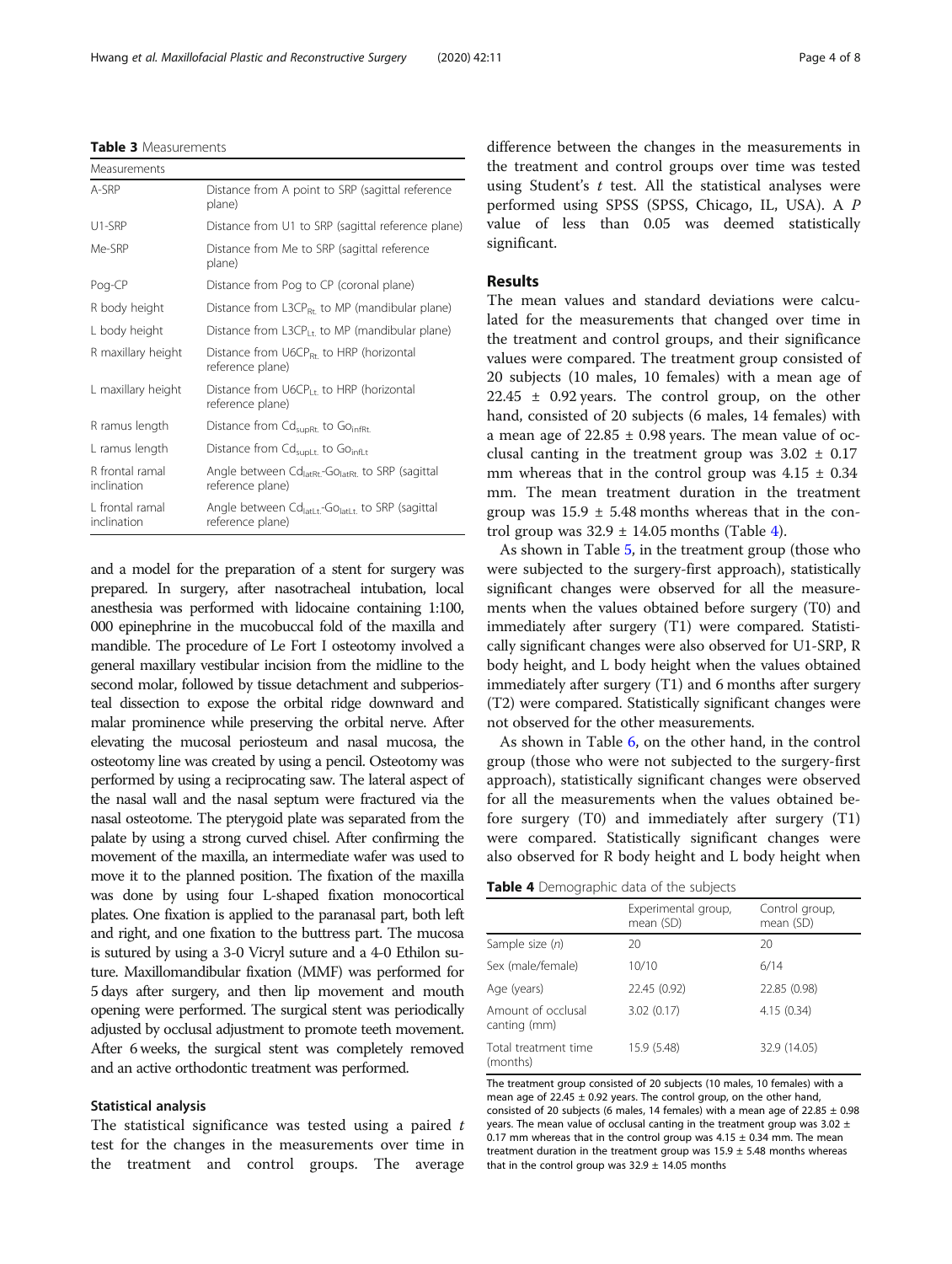<span id="page-4-0"></span>Table 5 Mean and standard deviation of linear and angular measurement in the experimental group

| Measurements                | $TO-T1$  |           |           | $T1-T2$  |           |           |
|-----------------------------|----------|-----------|-----------|----------|-----------|-----------|
|                             | Mean     | <b>SD</b> | $P$ value | Mean     | <b>SD</b> | $P$ value |
| A-SRP                       | $-0.248$ | 1.677     | $0.010*$  | $-0.050$ | 1.487     | 0.884     |
| U1-SRP                      | $-0.384$ | 1.572     | $0.002*$  | 0.566    | 1.313     | $0.016*$  |
| Me-SRP                      | 1.202    | 2.436     | $0.000*$  | 0.859    | 2.907     | 0.214     |
| Pog-CP                      | 6.029    | 5.988     | $0.000*$  | $-0.814$ | 3.005     | 0.253     |
| R body height               | 0.257    | 1.093     | $0.001*$  | 1.050    | 1.481     | $0.006*$  |
| L body height               | 1.348    | 1.828     | $0.005*$  | 0.972    | 1.636     | $0.018*$  |
| R maxillary height          | 3.941    | 1.995     | $0.000*$  | 0.321    | 1.391     | 0.327     |
| L maxillary height          | 2.525    | 2.009     | $0.000*$  | 0.548    | 1.876     | 0.219     |
| R ramus length              | 1.536    | 1.783     | $0.000*$  | 1.372    | 4.782     | 0.227     |
| L ramus length              | $-0.020$ | 3.097     | $0.000*$  | 1.498    | 3.811     | 0.104     |
| R frontal ramal inclination | $-1.094$ | 3.694     | $0.000*$  | $-0.114$ | 2.663     | 0.854     |
| L frontal ramal inclination | $-4.005$ | 2.596     | $0.000*$  | $-0.021$ | 2.491     | 0.970     |

Statistically significant changes were also observed for U1-SRP, R body height, and L body height when the values obtained immediately after surgery (T1) and 6 months after surgery (T2) were compared. Statistically significant changes were not observed for the other measurements (\* $P < 0.05$ )

the values obtained immediately after surgery (T1) and 6 months after surgery (T2) were compared. Statistically significant changes were not observed for the other measurements.

As shown in Table [7](#page-5-0), a significant difference was found between the control and treatment groups with respect to U1-SRP, in terms of the postsurgical change  $(T1-T2)$ .

# and Proffit [\[22](#page-7-0)] reviewed the medical records of 1460 patients with maxillofacial deformities and reported that 34% of them showed facial asymmetry, with a high prevalence of facial asymmetry (40%) in patients with class III malocclusion. Tani et al. [[24\]](#page-7-0) analyzed the PA cephaloradiographs of 239 patients with maxillofacial deformities and reported that 28% of them also had facial asymmetry.

#### **Discussion**

The form of facial asymmetry was traditionally analyzed using PA cephaloradiographs [\[22](#page-7-0)–[25\]](#page-7-0). In such reports, the frequency of facial asymmetry among patients with facial deformities showed a 21–67% distribution. Severt

During the treatment of patients with facial asymmetry, preoperative orthodontic treatment is first provided to remove the dental compensation of the maxillary and mandibular dentition. The midline of the anterior teeth is aligned with the midline of the jaws, and the inclinations of the anterior teeth and the

Table 6 Mean and standard deviation of linear and angular measurement in the control group

| Measurements                | $TO-T1$  |           |           | $T1-T2$  |           |           |
|-----------------------------|----------|-----------|-----------|----------|-----------|-----------|
|                             | Mean     | <b>SD</b> | $P$ value | Mean     | <b>SD</b> | $P$ value |
| A-SRP                       | $-0.165$ | 1.554     | $0.020*$  | 0.062    | 1.697     | 0.512     |
| U1-SRP                      | $-0.261$ | 1.128     | $0.003*$  | 0.371    | 1.158     | 0.075     |
| Me-SRP                      | 0.947    | 1.173     | $0.005*$  | 0.695    | 1.382     | 0.158     |
| Pog-CP                      | 4.273    | 3.286     | $0.000*$  | $-0.597$ | 2.038     | 0.106     |
| R body height               | 0.424    | 1.824     | $0.000*$  | 1.139    | 1.021     | $0.019*$  |
| L body height               | 1.205    | 1.828     | $0.005*$  | 0.604    | 0.947     | $0.023*$  |
| R maxillary height          | 2.373    | 1.886     | $0.000*$  | 0.583    | 0.816     | 0.962     |
| L maxillary height          | 3.163    | 2.353     | $0.000*$  | 0.729    | 1.238     | 0.219     |
| R ramus length              | 2.274    | 3.116     | $0.000*$  | 1.409    | 2.537     | 0.448     |
| L ramus length              | 0.162    | 2.293     | $0.000*$  | 1.943    | 3.093     | 0.356     |
| R frontal ramal inclination | $-2.312$ | 2.301     | $0.000*$  | $-0.568$ | 1.193     | 0.279     |
| L frontal ramal inclination | $-3.061$ | 3.743     | $0.000*$  | $-0.081$ | 1.943     | 0.628     |

Statistically significant changes were also observed for R body height and L body height when the values obtained immediately after surgery (T1) and 6 months after surgery (T2) were compared. Statistically significant changes were not observed for the other measurements (\*P < 0.05)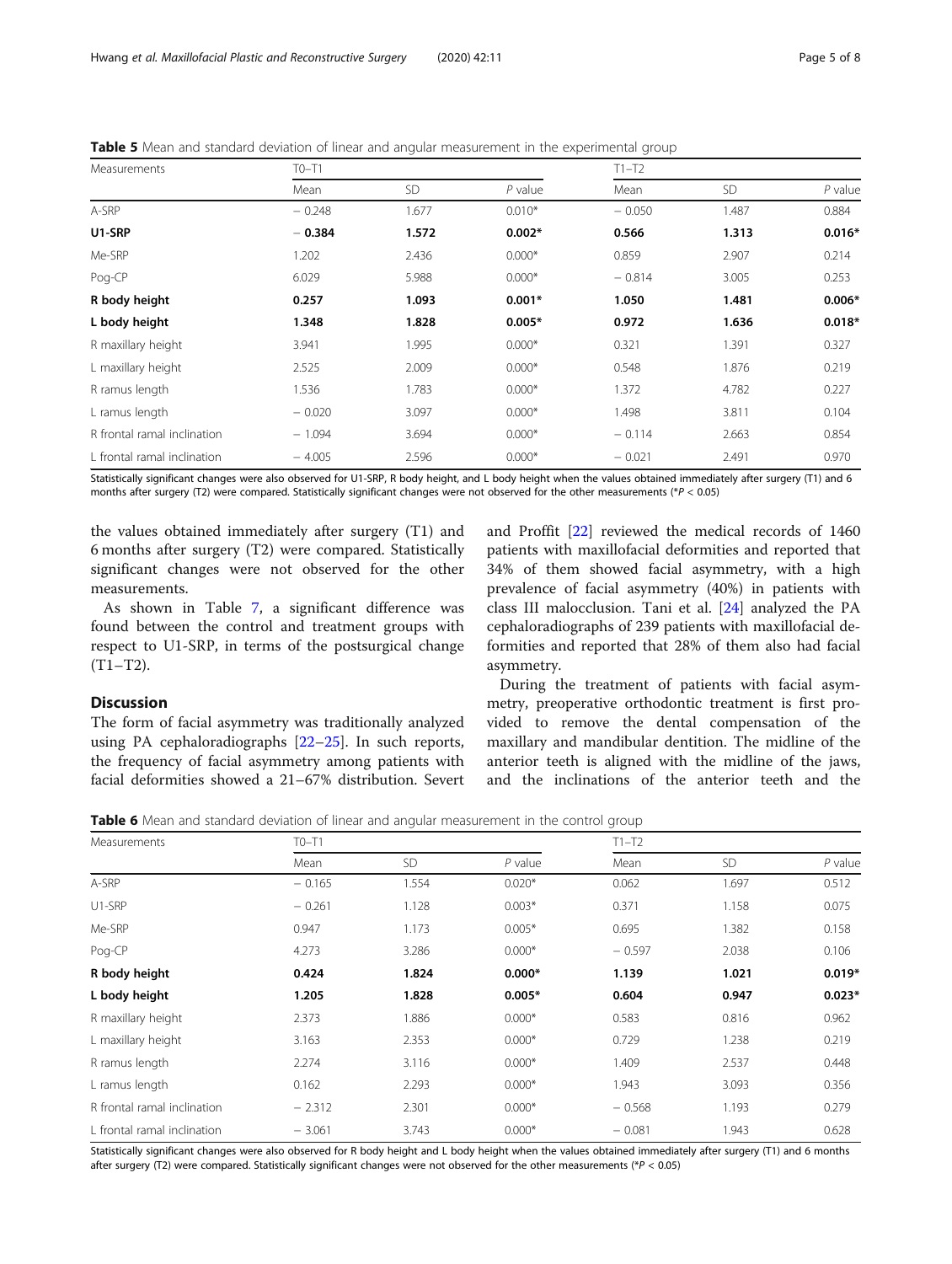| Measurements                | Experimental group |           | Control group |           | $\mathsf{P}$ |
|-----------------------------|--------------------|-----------|---------------|-----------|--------------|
|                             | Mean               | <b>SD</b> | Mean          | <b>SD</b> | value        |
| A-SRP                       | $-0.050$           | 1.487     | 0.062         | 1.697     | 0.195        |
| U1-SRP                      | 0.566              | 1.313     | 0.371         | 1.158     | $0.001*$     |
| Me-SRP                      | 0.859              | 2.907     | 0.695         | 1.382     | 0.505        |
| Pog-CP                      | $-0.814$           | 3.005     | $-0.597$      | 2.038     | 0.813        |
| R body height               | 1.050              | 1.481     | 1.139         | 1.021     | 0.132        |
| L body height               | 0.972              | 1.636     | 0.604         | 0.947     | 0.263        |
| R maxillary height          | 0.321              | 1.391     | 0.583         | 0.816     | 0.142        |
| L maxillary height          | 0.548              | 1.876     | 0.729         | 1.238     | 0.780        |
| R ramus length              | 1.372              | 4.782     | 1.409         | 2.537     | 0.216        |
| L ramus length              | 1.498              | 3.811     | 1.943         | 3.093     | 0.966        |
| R frontal ramal inclination | $-0.114$           | 2.663     | $-0.568$      | 1.193     | 0.203        |
| L frontal ramal inclination | $-0.021$           | 2.491     | $-0.081$      | 1.943     | 0.423        |

<span id="page-5-0"></span>Table 7 Comparison of postsurgical change (T1-T2) in experimental and control groups

Significant difference was found between the control and treatment groups with respect to U1-SRP, in terms of the postsurgical change (T1–T2) (\*P < 0.05)

occlusal plane are matched. This increases the predictability of postoperative teeth movement and simplifies the surgical planning [[26](#page-7-0)]. Also, by matching the left and right posterior torques and increasing the overjet of the non-involved canines, asymmetry worsening is prevented by occlusal interference during surgery [\[26](#page-7-0)]. Then, through orthognathic surgery, the midline of the jaw and that of the anterior are aligned. Complete decompensation may not be achieved, however, due to the function of occlusion, the direction of natural compensation, and the strength of the muscles. This can result in difficulties in orthognathic surgery and postoperative orthodontic treatment.

Treating patients with facial asymmetry poses more difficulties than treating those without. If the vertical difference between the first molars of the left and right maxilla with respect to the FH plane is not accurately assessed in preoperative orthodontic treatment, or if the height difference between the left and right mandibular occlusal planes with respect to the mandibular plane is not accurately assessed and only mandibular surgery is performed, the asymmetry cannot be completely corrected [[27\]](#page-7-0). If the cross-decompensation of dentition in preoperative orthodontic treatment is incomplete, postoperative skeletal asymmetry will remain even after achieving satisfactory occlusion through surgery. Also, an asymmetric maxillary arch may appear in the posterior maxilla despite carefully performed preoperative orthodontic treatment; as a result, asymmetry may remain in the mandibular angle and ramus mandibulae due to an inappropriately positioned mandible [[28\]](#page-7-0).

Several studies have been reported on the overall trend of relapse after facial asymmetry surgery. In 1997, Severt and Proffit [[22\]](#page-7-0) reported a 40% regression rate after orthognathic surgery. In 2002, Lai et al. [[29\]](#page-7-0) reported

that menton lateral relapse occurred in up to 24% of the cases. It was reported that the cause of this was the difference between the amount of mandibular retraction in the left and right sides and the displacement of the mandibular condyle. In 2009, however, Ko et al. [[30](#page-7-0)] reported symmetric results and skeletal stability of the chin after orthognathic surgery.

Many studies on the surgery-first approach have been reported of late. Compared with the traditionally used method, the surgery-first approach has many advantages, such as increased patient cooperation, efficient decom-pensation, and decreased treatment duration [[31\]](#page-7-0). In 2011, Liou et al. [[32\]](#page-7-0) presented a guideline for model surgery and orthodontic treatment during the imple-mentation of the surgery-first approach [[33\]](#page-7-0). In 2011, Hwang et al. [[34](#page-7-0)] reported that horizontal and vertical skeletal stability can be achieved after orthognathic surgery through the surgery-first approach in patients with class III skeletal malocclusion. Thus, most of the published papers are on the class III skeletal malocclusion  $[15–18, 31, 33, 34]$  $[15–18, 31, 33, 34]$  $[15–18, 31, 33, 34]$  $[15–18, 31, 33, 34]$  $[15–18, 31, 33, 34]$  $[15–18, 31, 33, 34]$  $[15–18, 31, 33, 34]$  $[15–18, 31, 33, 34]$  $[15–18, 31, 33, 34]$  $[15–18, 31, 33, 34]$  $[15–18, 31, 33, 34]$ , and there is no paper as yet on asymmetry.

In this study, statistically significant changes were observed in U1-SRP, R body height, and L body height during the T1–T2 period when orthognathic surgery through the surgery-first approach was performed, and statistically significant changes were observed in R body height and L body height during the T1–T2 period when the traditional method was used. These results suggest that orthognathic surgery through the surgery-first approach provides a degree of skeletal stability comparable to that provided by the traditional method and that both the treatment and control groups in this study retained skeletal stability postoperatively for 6 months. In this study, the mean duration of the treatment period for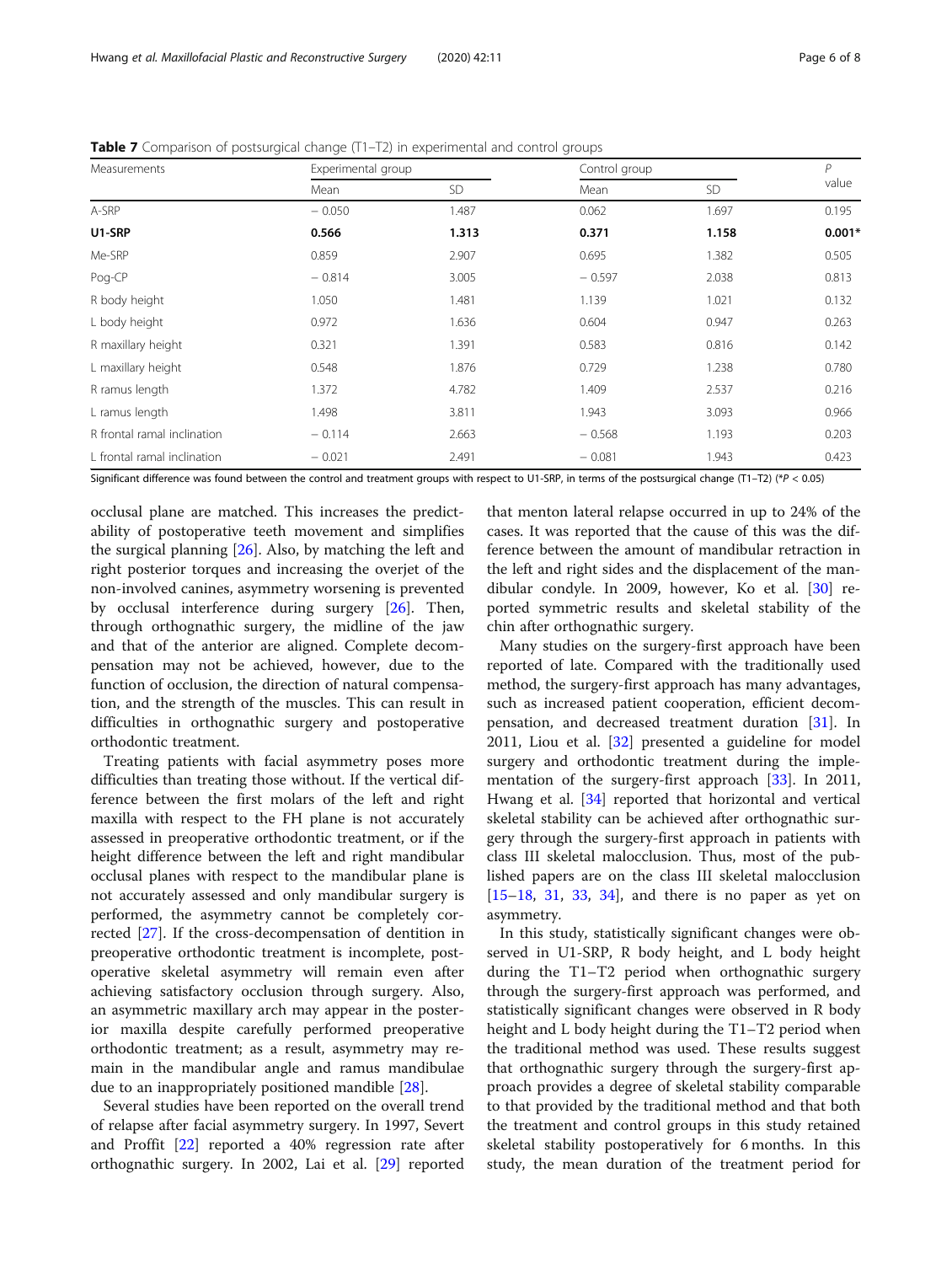<span id="page-6-0"></span>orthognathic surgery through the surgery-first approach was 15.9 months whereas the mean treatment period for the cases without the surgery-first approach was 32.9 months. Thus, the surgery-first approach cases showed a shorter treatment period than the traditional method cases. In 2011, Hwang et al. reported that in class III malocclusion patients, horizontal and vertical bone stability was obtained after orthognathic surgery through the surgery-first approach [[34\]](#page-7-0).

In the case of patients with asymmetry, surgery is performed by setting the anterior midline to predict the change in the dental axis of the anterior and posterior maxilla and mandible owing to the postoperative compensation, and orthodontic treatment is provided after surgery. In those cases where orthognathic surgery was performed using the surgery-first approach, statistically significant differences were observed in U1-SRP during the T1–T2 period. Such results may be due to the crowding of the anterior teeth, the dental spacing, and the deviation of the dental axis from the basal bone. When performing preoperative orthodontic treatment, the orthodontist will decompensate the teeth to the basal bone. For these reasons, it is important to set up the occlusion and the setting of the maxillary incisors in the preoperative planning through the surgery-first approach. The posterior teeth axis is also one of the factors that make it difficult to set the occlusion in the surgeryfirst approach.

The subjects of this study were limited to patients who did not have severe preoperative lateral posterior dental compensation and those who did not have posterior cross-bite. Also, a stent was worn for up to 10 weeks to resolve the unstable occlusion in the posterior after surgery, and when necessary, the surgical stent was fixed at the anterior maxilla after cutting out the posterior section of the first premolars, to address the transverse disharmony in the posterior maxilla and mandible using the cross elastics of the posterior. As mentioned earlier, clinical difficulties were observed in postoperative orthodontic treatment, but it is believed that these were not statistically significant.

#### Conclusion

In the patients with asymmetry in this study, orthognathic surgery through the surgery-first approach showed similar results in terms of postoperative skeletal stability as the traditional method that is used after orthodontic treatment, but a significant lateral variation of the upper midline was observed. In addition, a shorter average treatment duration was observed. To stabilize the unstable occlusion after surgery, increased wearing of the stent and proactive rubber guidance will be needed.

#### Abbreviations

3D: 3-Dimensional; 2D: 2-Dimensional; RAP: Regional Acceleratory Phenomenon; DCT: Dental cone-beam tomography; MMF: Maxillomandibular fixation

#### Acknowledgements

I am very happy to submit my paper to "Maxillofacial Plastic and Reconsturctive Surgery." The title of my manuscript is "3-Dimensional Analysis of Skeletal Stability after 2-Jaw Surgery via Surgery-first Approach in Facial Asymmetry Patients." This study investigates the skeletal stability after 2-jaw surgery via surgery-first approach in facial asymmetry patients. In this study, we found that orthognathic surgery through the surgery-first approach showed similar results in terms of postoperative skeletal stability as the traditional method that is used after orthodontic treatment, but a significant lateral variation of the upper midline was observed. In addition, a shorter average treatment duration was observed.

All of the authors including the corresponding author have read and approved the final manuscript. None of the authors had a personal or financial conflict of interest. This manuscript or any portion of this manuscript has not been previously published before and has not been submitted for publication elsewhere while under consideration for "MPRS." The paper has been written according to the guidelines provided by "MPRS." I would appreciate very much if you could review it for publication. We thank you in advance for your concern. Yours sincerely.

#### Authors' contributions

Dae Seok Hwang participated in the design of this study and manuscript revision. Jeong Seok Seo and Hong Seok Choi participated in the collection. Jeong Seok Seo, Hong Seok Choi, and Dae Seok Hwang participated in the data analysis and drafted the manuscript. The authors read and approved the final manuscript.

#### Funding N/A

#### Availability of data and materials

All data generated or analyzed during this study are included in this published article [and its supplementary information files].

#### Ethics approval and consent to participate

Ethics approved (IRB No. PNUH-2015-017).

#### Consent for publication

I agree to the publication

#### Competing interests

The authors declare that they have no competing interests.

#### Author details

<sup>1</sup> Dental Research Institute, Department of Oral and Maxillofacial Surgery, School of Dentistry, Pusan National University, Pusan National University Dental Hospital, Dental Research Institute, Beomeori, Mulgeum, Yangsan, Kyoungsangnamdo 50612, South Korea. <sup>2</sup>Department of Dental Clinic Bongseng Hospital, 401, Jungang-daero, Dong-gu, Busan, South Korea. <sup>3</sup> Department of Dental Clinic, Kosin University Hospital, 262, Gamcheon-ro Seo-gu, Busan 49267, South Korea.

#### Received: 5 September 2019 Accepted: 19 March 2020 Published online: 09 April 2020

#### References

- 1. Peck H, Peck S (1970) A concept of facial esthetics. Angle Orthod 40:284– 318
- 2. Zhifan Q, Zhen Z, Xiang L, Yu W, Peng W, Jihua L (2018) One-stage treatment for maxillofacial asymmetry with orthognathic and contouring surgery using virtual surgical planning and 3D-printed surgical templates. J Plast Reconstr Surg 0:1–10
- 3. Melnik AK (1992) A cephalometric study of mandibular asymmetry in a longitudinally followed sample of growing children. Am J Orthod Dentofacial Orthop 101:355–366